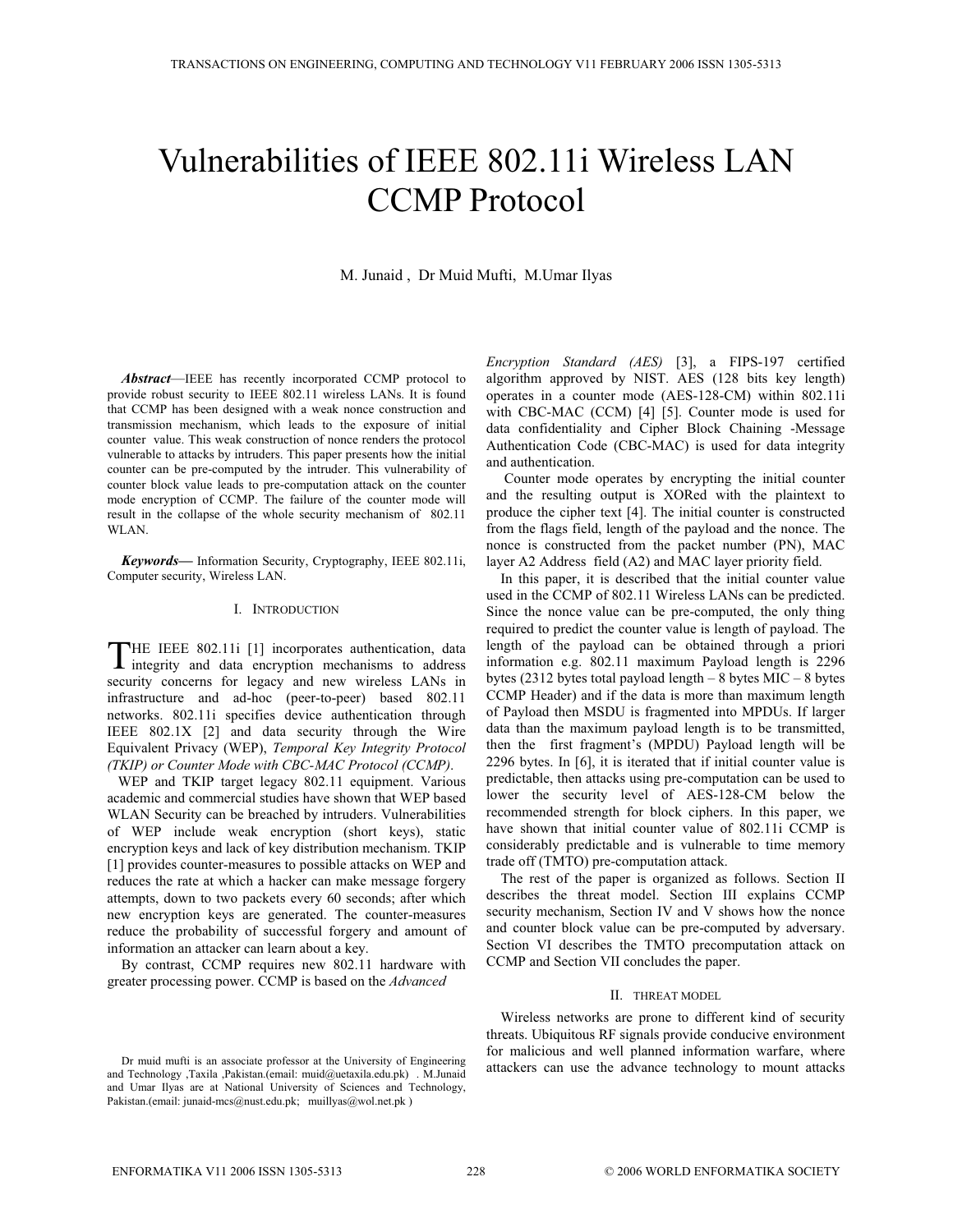with the ease to sniff the MPDUs traversing the air. Generally the threats can be classified into the following:

- *Leakage of Information:* Information dissemination to anyone who is not authorized to access it.
- x *Alteration of Information:* Un-authorized or malicious alteration of data while in transit between autonomous systems, injection of spurious information using spoofing, replay of packets etc.
- *Repudiation:* A party involved in the communication denies its involvement.
- *Impersonation:* An adversary pretends to be an authorized entity.
- x *Service Stealing:* Unauthorized use of network or domain services without degrading the services to other users.
- *Denial of Service:* Illegitimate access and intentional degradation or blocking of internetwork communication links or services.

#### III. INTRODUCTION TO CCMP SECURITY MECHANISM

CCMP requires a fresh temporal key for every session. CCMP also requires a unique nonce value for each frame protected by a given temporal key, and CCMP uses a 48-bit packet number (PN) for this purpose [1]. The CCMP header is concatenated with the MAC header, the encrypted payload, the

encrypted MIC and the FCS field. These fields form the MPDU as illustrated in Fig. 1 [1].

The CCMP encapsulation process is depicted in Fig. 2 [1]. CCMP encrypts the payload of a plaintext MPDU and encapsulates the resulting cipher text using the following steps [1]:

a) Increment the PN, to obtain a fresh PN for each MPDU, so that the PN never repeats for the same temporal key. Note that retransmitted MPDUs are not modified on retransmission.

b) Use the fields in the MPDU header to construct the additional authentication data (AAD) for CCM. The CCM algorithm provides integrity protection for the fields included in the AAD. MPDU header fields that may change when retransmitted are muted by being masked to 0 when calculating the AAD.

c) Construct the CCM Nonce block from the PN, A2, and the Priority field of the MPDU where A2 is MPDU Address 2. The Priority field has a reserved value set to 0.

d) Place the new PN and the key identifier into the 8 octet CCMP header.

e) Use the temporal key, AAD, nonce, and MPDU data to form the cipher text and MIC. This step is known as CCM originator processing.

f) Form the encrypted MPDU by combining the original MPDU header, the CCMP header, the encrypted data and MIC.

CCMP decrypts the payload of a cipher text MPDU and decapsulates a plaintext MPDU as shown in Fig. 3 [1], using the following steps:

a) The encrypted MPDU is parsed to construct the AAD and nonce values.

b) The AAD is formed from the MPDU header of the encrypted MPDU.

c) The nonce value is constructed from the A2, PN, and Priority Octet fields (reserved and set to 0).

d) The MIC is extracted for use in the CCM integrity checking.

e) The CCM recipient processing uses the temporal key, AAD, nonce, MIC, and MPDU cipher text data to recover the MPDU plaintext data as well as to check the integrity of the AAD and MPDU plaintext data.

f) The received MPDU header and the MPDU plaintext data from the CCM recipient processing may be concatenated to form a plaintext MPDU.



Fig. 1 CCMP MPDU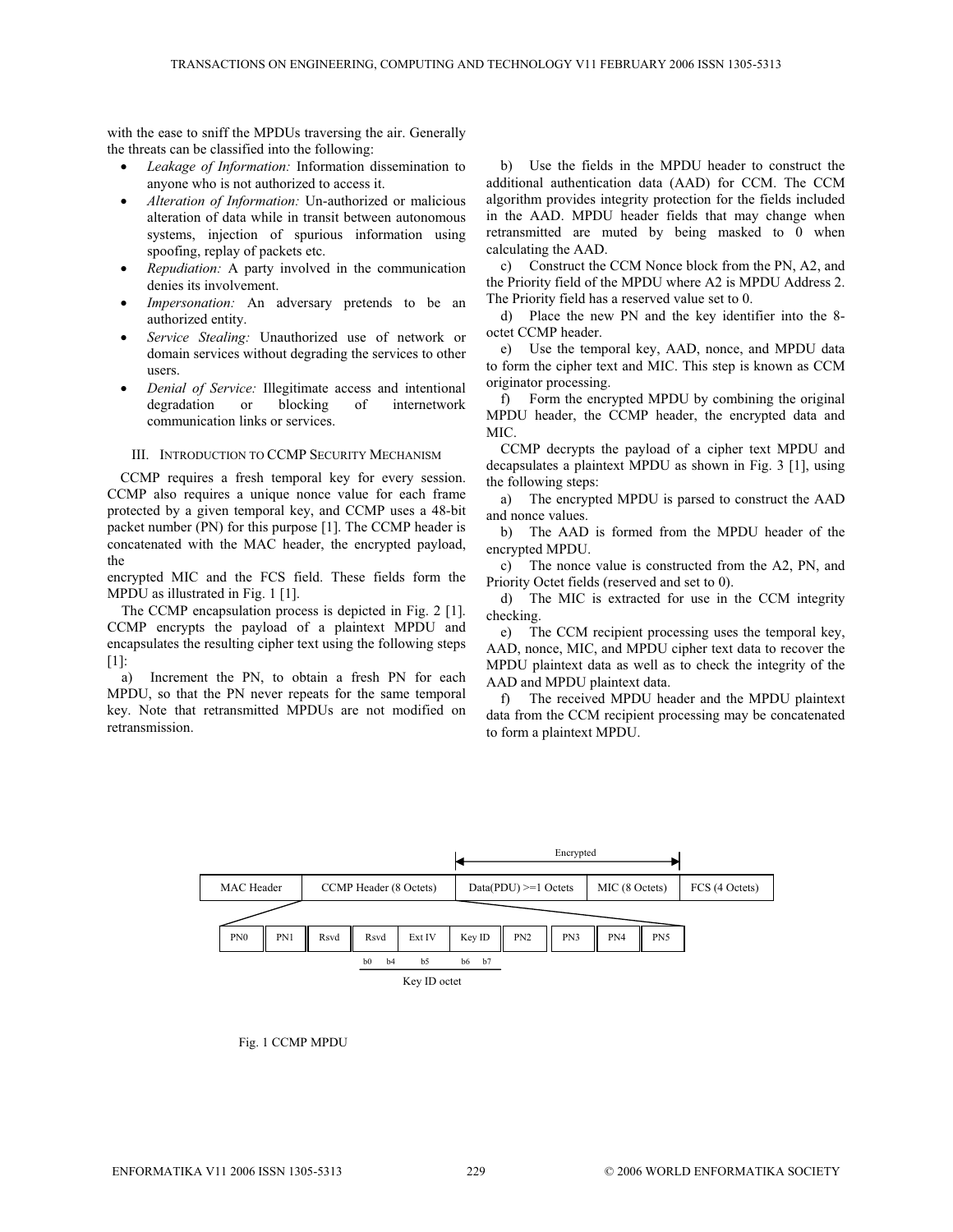

Fig. 2 CCMP encapsulation block diagram



Fig. 3 CCMP decapsulation Block Diagram

## IV. RECONSTRUCTION OF NONCE

The nonce block constitutes three fields. The first field is A2 address of MAC header (A2), second is priority field which is set to '0' by default and the third field is PN field.

Priority Field  $\parallel$  Address (A2)  $\parallel$  Packet Number (PN) = Nonce

The construction of nonce has been devised in such a manner that its reconstruction by an adversary is possible. The first 8 bits of nonce is the priority field which is presently

kept as '0', this field will be used in future for 802.11 frame prioritization. The A2 field, which is 48 bits, is extracted from the MAC header field and is concatenated with the priority field. The only dynamic field, which is monotonically increasing per MPDU, is the PN field. [1] specifies in its subclause 8.3.3.4.3 that PN should be initialized to Value '1' when corresponding temporal key is initialized or refreshed.

Keeping in view, the nature of wireless medium, anyone in possession of compatible equipment, could easily sniff the MPDUs. Since the MAC header and CCMP header are transmitted in plaintext as shown in Fig. 1. and their field loation is also fixed within the MPDU, therefore, anyone with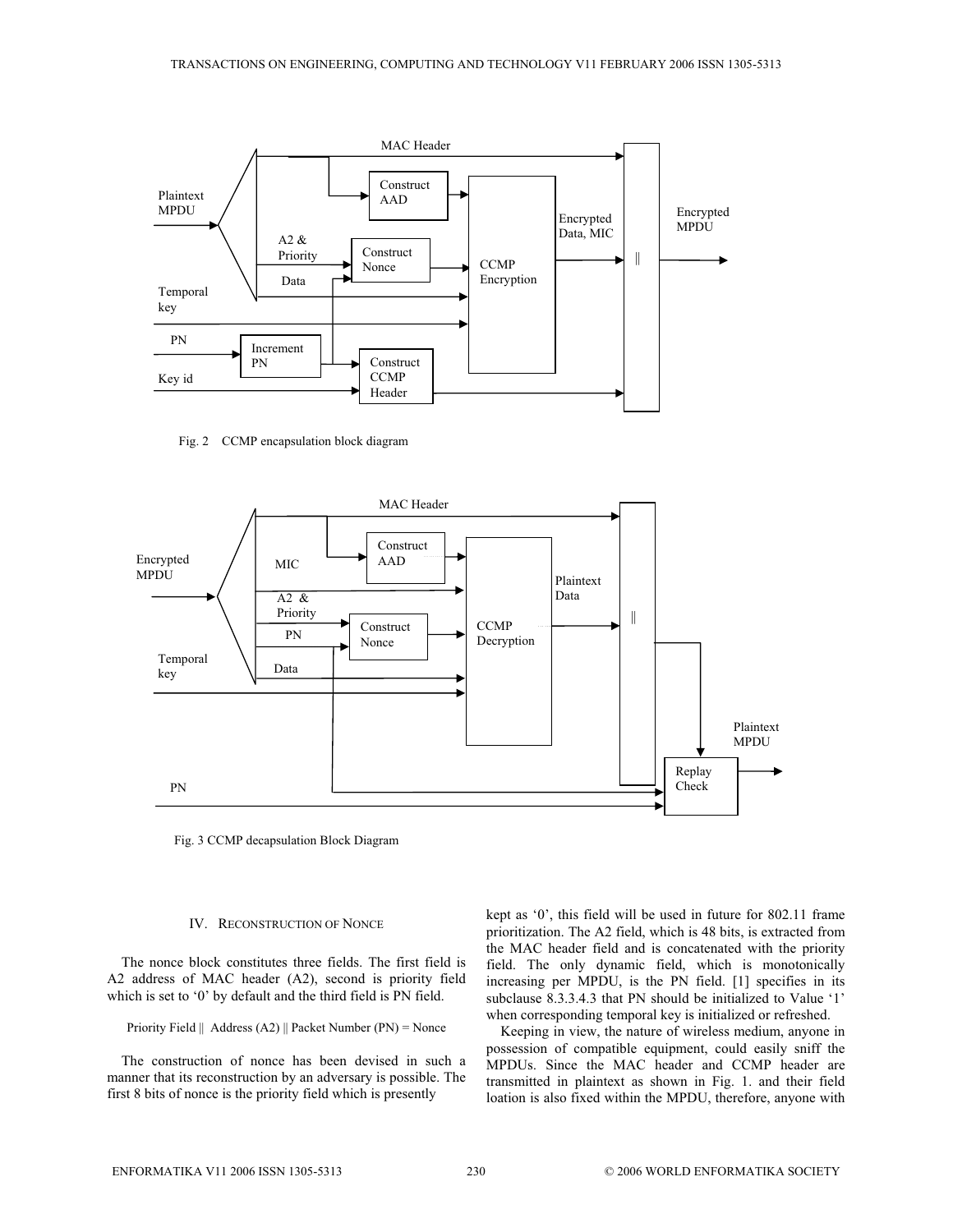the intention of verifying the pre-computed nonce could easily be able to extract the priority and A2 field from the MAC header. Furthermore, the PN field in CCMP plaintext header is monotonically increasing, so its initial value as well as future value can be calculated after little deliberation. Therefore nonce can be pre-computed and verified successfully as illustrated in Fig. 4.

## V. RECONSTRUCTION OF INITIAL COUNTER

In 802.11i, the payload and message integrity code (MIC) is encrypted using counter mode encryption. The encryption process occurs by computing keystream blocks  $(S_i)$  as:

$$
S_i = \mathbf{e}_K (Ctr_i)
$$
  
where,  

$$
Ctr_i = (Ctr1 + i - 1) \mod 2^n (1 \le i \le b)
$$
  

$$
Ctr_i = counter block value of the ith iteration
$$
  

$$
\mathbf{e}_k = Encryption with 128bit AES Key(k)
$$
  

$$
n = number of bits in a block.
$$

 b = number of key stream blocks to be exclusive-OR with Plaintext block.

The ciphertext 'C' is computed as follows:

$$
C = P \oplus (S_1 || \dots || S_b)
$$

On the receiving side, the plaintext 'P' is computed as follows:

$$
P = C \oplus (S_1 || \ldots || S_b)
$$

The counter block value (Ctr) consists of three data values:

- Flag field
- Nonce
- Length of length of Payload

The counter blocks  $(Ctr_i)$  having counter index 'i' are formatted as shown in Table 1. Flags field is a one octet field and consists of 2 reserved bits for future use, next 3 bits having value 0 each and the last three bits are the encoding of octet length of binary representation of octet length of payload (q) in bits and computed as  $[q-1]_3$ .



Fig. 4 Nonce reconstruction scheme

TABLE I FORMATTING OF COUNTER BLOCKS

| Octet<br>number | $115-q$       | $16-$<br>$q$ 15          |
|-----------------|---------------|--------------------------|
| <b>Contents</b> | Flags   Nonce | $\lfloor 1 \rfloor_{8q}$ |

The nonce field is the same field that has been discussed in Section IV. The bit length of each input string, i.e., nonce (N) and Payload (P), is a multiple of 8 bits [5]. The octet lengths of these strings are denoted as n and p respectively. Thus, n and p are integers. The octet length of P is represented within the first block of the formatted data as an octet string denoted Q. The octet length of Q, denoted q, is a parameter of the formatting function. Thus Q is equivalent to  $[p]_{8q}$ , the binary representation of p in q octets.

 It is observed that Flag field is a known constant value. The reconstruction of nonce has already been shown in Section IV. Now, to find out the counter block value, length of the payload is required. In case of IEEE 802.11 MPDUs, the max payload length is defined to be 2312 bytes (2296 Data + 08 MIC + 08 CCMP Header). 802.11 also specifies that if MSDU has larger data than 2296 bytes, then MSDU is fragmented into MPDUs. Since the payload of the MPDU also contains TCP Header, IP Header and SNAP Header, it is observed that fragmentation is required in almost all MSDUs. In case of fragmentation, the first packet will be of maximum size. Hence, the length of payload length can be pre-computed. This will lead to the prediction of the initial counter value and subsequently all counter values can also be computed. The payload computation is given as:

$$
p = 2296 \text{ octets}
$$
  
if  $q = 2$ , then  

$$
Q = [p]_{8q} = [2296]_{8 \times 2}
$$

 $Q = 00001000$  11111000

Where,

p = octet length of Payload.

q = The octet length of the binary representation of octet length of payload.

 $Q = A$  bit string representation of the octet length of P.

The extraction of fields to pre-compute the initial counter value is illustrated in Fig. 5. Any unauthorized user may calculate the counter value irrespective of undergoing through the successful authentication process.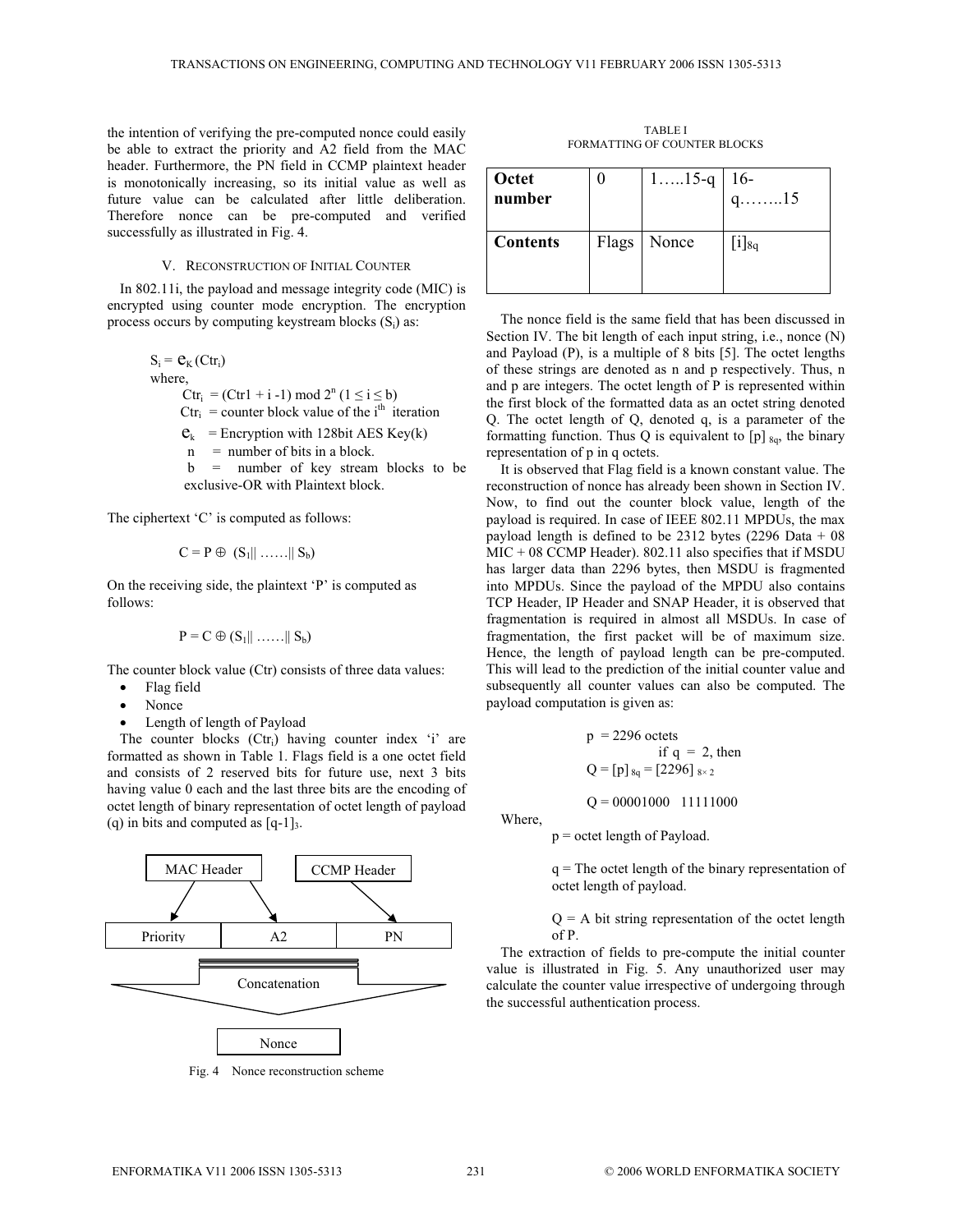

Fig. 5 Reconstruction of Initial counter

## VI. TMTO PRECOMPUTATION ATTACK

In the Sections IV and V, we have shown that an unauthorized person can compute the A2, priority field, PN, and length of length of payload. By concatenating these values we get the initial counter value. This counter value provides the basis for TMTO precomputation attack.

The TMTO attack [7] is a shortcut over exhaustive key search that trade a storage requirement against decreased computational effort. It can be used against any cipher, even ones that are not statistically defective. In these attacks, the adversary computes a large database prior to attacking any secret keys, then using this database during the attack stage, it potentially attacks many different secret keys. An important property of this method is that it does not require any knowledge of the plaintext during the pre-computation stage. In fact, this attack can be used even when there is uncertainty in the plaintext during the attack stage, using techniques from error-correcting codes [8]. The usefulness of the TMTO is demonstrated by the fact that its use was crucial in the subversion of the A5/1 cipher [9]. Pre-computation attacks are useful for attacking a system in which many keys will be used. Cryptographic systems typically use many traffic-encryption keys.

In many cases, a system should be considered subverted if even a small fraction of the traffic-encryption keys are found by an adversary [6]. These cases provide fruitful ground for pre-computation attacks.

Success of TMTO depends heavily on the available amount of data, so devising an appropriate scenario of attack is also crucial. In IEEE 802.11i CCMP protocol, if we focus on the 2296 bytes payload only, then it is observed that the counter of the counter mode encryption increments monotonically during the same session. And it is also noted in 802.11 networks that there is no upper bound on the number of MPDUs per session. Therefore the amount of available data is sufficient to launch TMTO attack.

In [10], counter mode is stated as vulnerable to TMTO precomputation attack if counter update is predictable. It is shown in this paper that both the initial counter and its update are predictable, therefore TMTO attack is possible. TMTO has an effective key size of 2n/3 [7]. Where 'n' is the cipher key size. The AES counter mode key size is 128 bits in 802.11i and after TMTO attack the effective key size will be:



The 1996 ad-hoc report on minimal key lengths [11] recommended 75 bits key length for symmetric ciphers to provide adequate security at that time. [11] also recommends to add 14 bits to keep it secure for next 20 years atleast. Applying Moore's laws [12], if we add key bits for 8 years (1996 to 2004) and 5 more years for the validity of [1], then the recommended current strength for the cipher is 97 bits. From TMTO perspective, we deduced that effective key size of IEEE 802.11i CCMP protocol AES counter mode (TMTO scenario) is 85 bits, whereas it should be atleast 97 bits to thwart the TMTO precomputation attack. This exposes the vulnerability of IEEE 802.11 wireless LAN security mechanism to TMTO attack.

Furthermore, [6] recommends atleast one of the following points for effective defense against TMTO precomputation attack:

- There must be 64 bits unpredictable value to the initial counter, which is considered as part of the AES CM key, or
- Use a predictable but uniformly distributed component in the initial counter, or
- The key length should be larger than 128 bits.

We have observed that none of these recommendations has been incorporated in the IEEE 802.11i standard, resulting in exposure to TMTO precomputation attack. Depending only on the strength of underlying algorithm (AES) and ignoring modes of operation and associated protocols may create weak links in the security mechanism. It is recommended that these weak links may be strengthened before any exploitation by the adversaries that may result in the collapse of the whole system as seen in the case of WEP.

## VII. CONCLUSIONS

 IEEE 802.11i has been well analyzed and recently CCMP protocol has been incorporated providing encryption, integrity and authentication. The counter mode has been used with AES to provide the confidentiality services. The mechanism, devised, is using the PN, A2, priority field and length of payload length to compute the counter value. We have shown in this paper that these values can be pre-computed by an unauthorized user leading to TMTO precomputation attack. Efforts are in hand at our side to provide an enhanced security mechanism to counter the possible TMTO precomputation attack.

#### **REFERENCES**

[1] Institute of Electrical and Electronics Engineers, Inc., IEEE Std. 802.11i-2004, Amendment to Standard for Telecommunications and Information Exchange Between Systems – LAN/MAN Specific Requirements – Part 11: "Wireless Medium Access Control (MAC) and Physical Layer (PHY) Specifications: Medium Access Control (MAC) Security Enhancements", July, 2004.